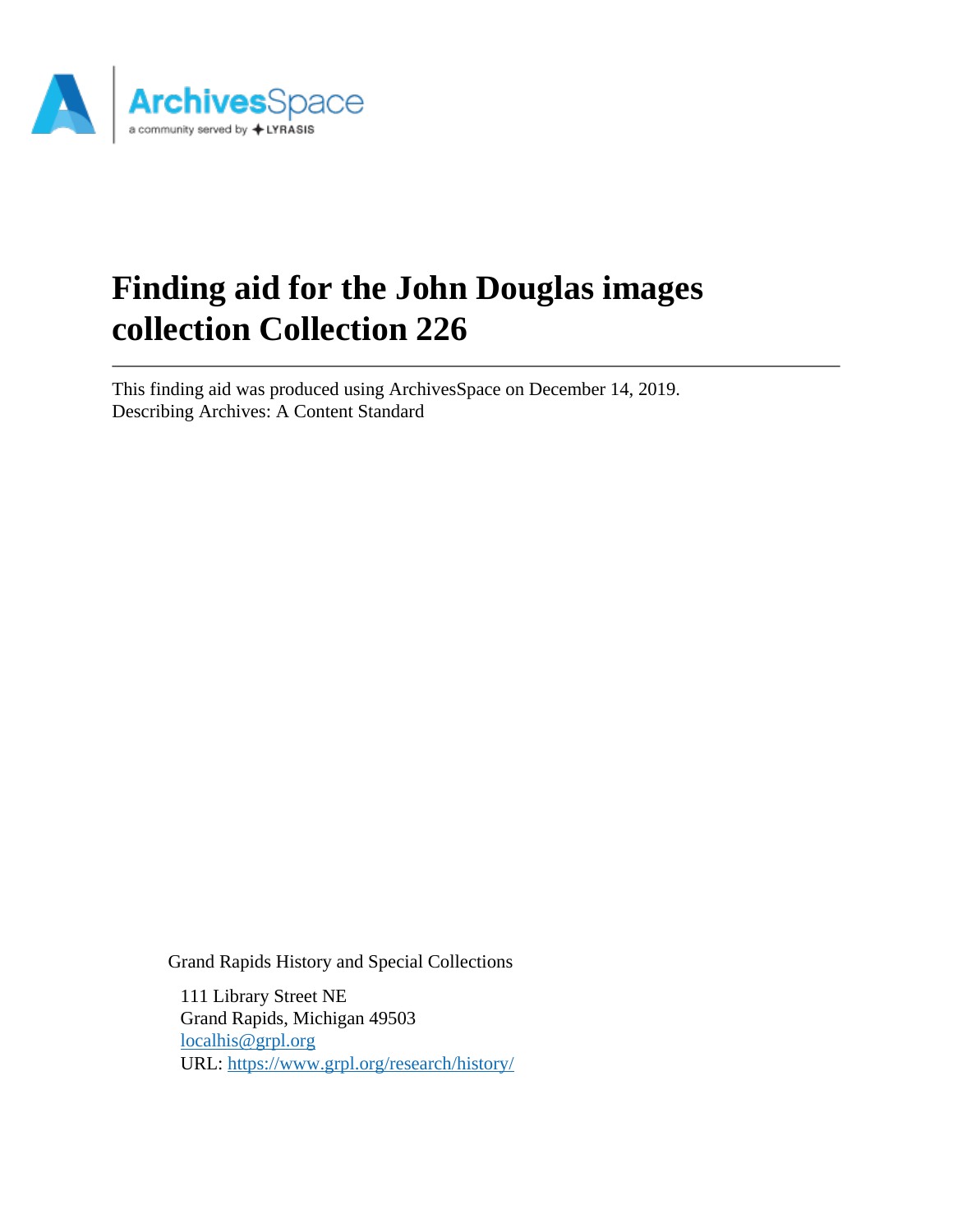# <span id="page-1-0"></span>**Table of Contents**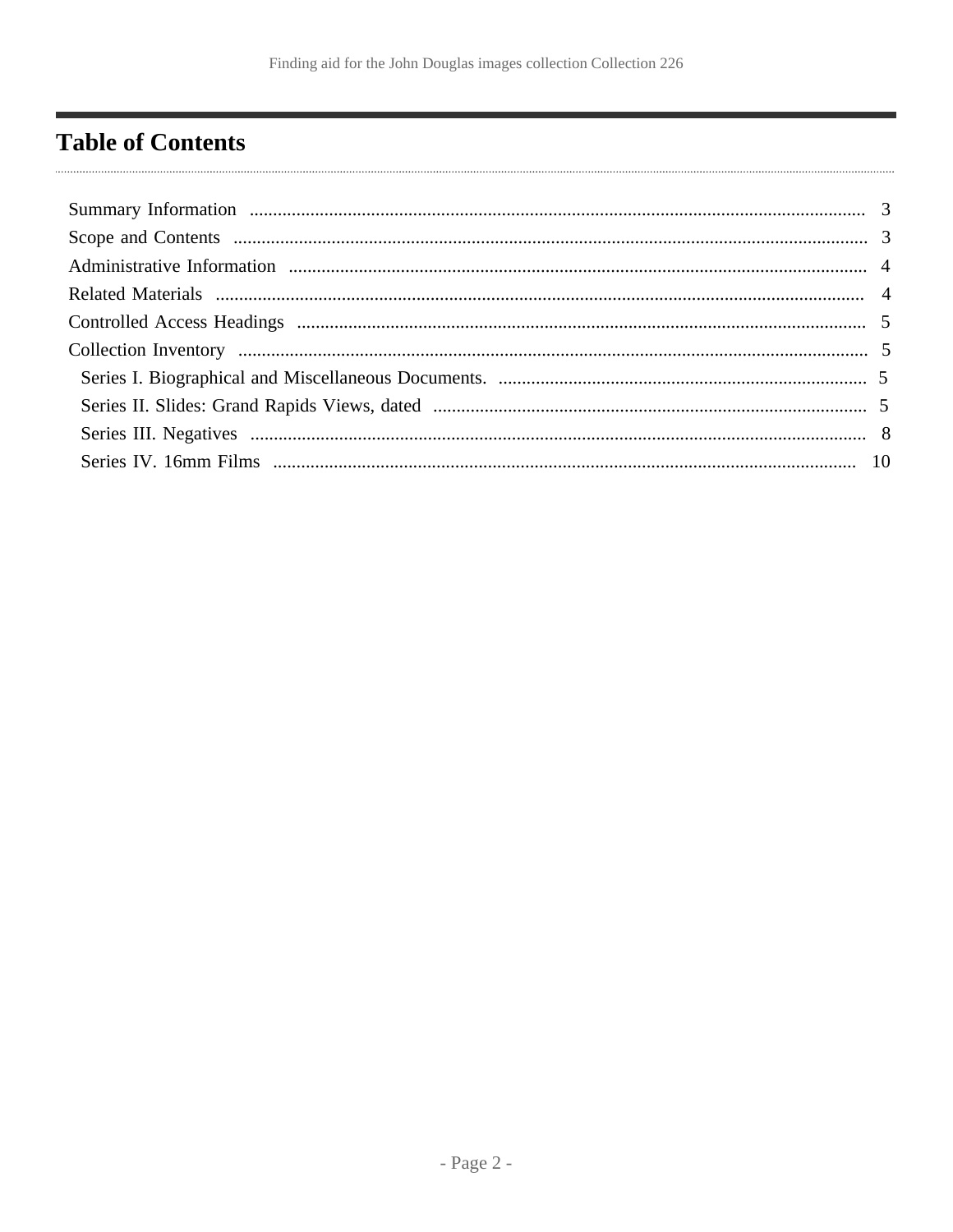# <span id="page-2-0"></span>**Summary Information**

| <b>Repository:</b>                                               | Grand Rapids History and Special Collections                                                                                                                                                                                                                                                                                                 |  |
|------------------------------------------------------------------|----------------------------------------------------------------------------------------------------------------------------------------------------------------------------------------------------------------------------------------------------------------------------------------------------------------------------------------------|--|
| <b>Creator:</b>                                                  | Douglas, John A                                                                                                                                                                                                                                                                                                                              |  |
| <b>Title:</b>                                                    | John Douglas Images Collection                                                                                                                                                                                                                                                                                                               |  |
| ID:                                                              | Collection 226                                                                                                                                                                                                                                                                                                                               |  |
| <b>ID</b> [Archivists]<br><b>Toolkit</b><br>Database::RESOURCE]: | 234                                                                                                                                                                                                                                                                                                                                          |  |
| Date [inclusive]:                                                | 1969-1990s                                                                                                                                                                                                                                                                                                                                   |  |
| <b>Physical Description:</b>                                     | 3 Linear Feet Eight boxes                                                                                                                                                                                                                                                                                                                    |  |
| Language of the<br><b>Material:</b>                              | English                                                                                                                                                                                                                                                                                                                                      |  |
| Abstract:                                                        | John A. Douglas is a Grand Rapids, Michigan filmmaker and film<br>critic. This collection contains primarily slides and negatives as<br>well as 16mm films. The images depict buildings and scenes around<br>Grand Rapids, primarily the downtown area. The films appear to be<br>promotional films from companies in the Grand Rapids area. |  |

**^** [Return to Table of Contents](#page-1-0)

### <span id="page-2-1"></span>**Scope and Contents**

The John Douglas collection is less about Douglas and more about images of Grand Rapids and other places or people of interest. The collection appears to be a sampling of things he has been involved in and found of value.

The bulk of the collection are the slides with around 478 of these of Grand Rapids. The 16 different films currently documented as coming from Douglas are in 16mm format. Limited information on the films is available; most appear to be commercially produced.

There is a wide role of what looks like blank film material labeled "Hard Core Local TV Spots 1 & 2." This was found with Douglas unprocessed collection materials, and believed to be part of his collection. However, another accession number 1986.343, related to photographs in Coll. 054 for Hard Core, might suggest another original for this film content. Hard Core, the national movie of that title with George C. Scott, was filmed, in part, in Grand Rapids and an association of this item with John Douglas, a film reviewer, is logical but not included in the marking of the item itself.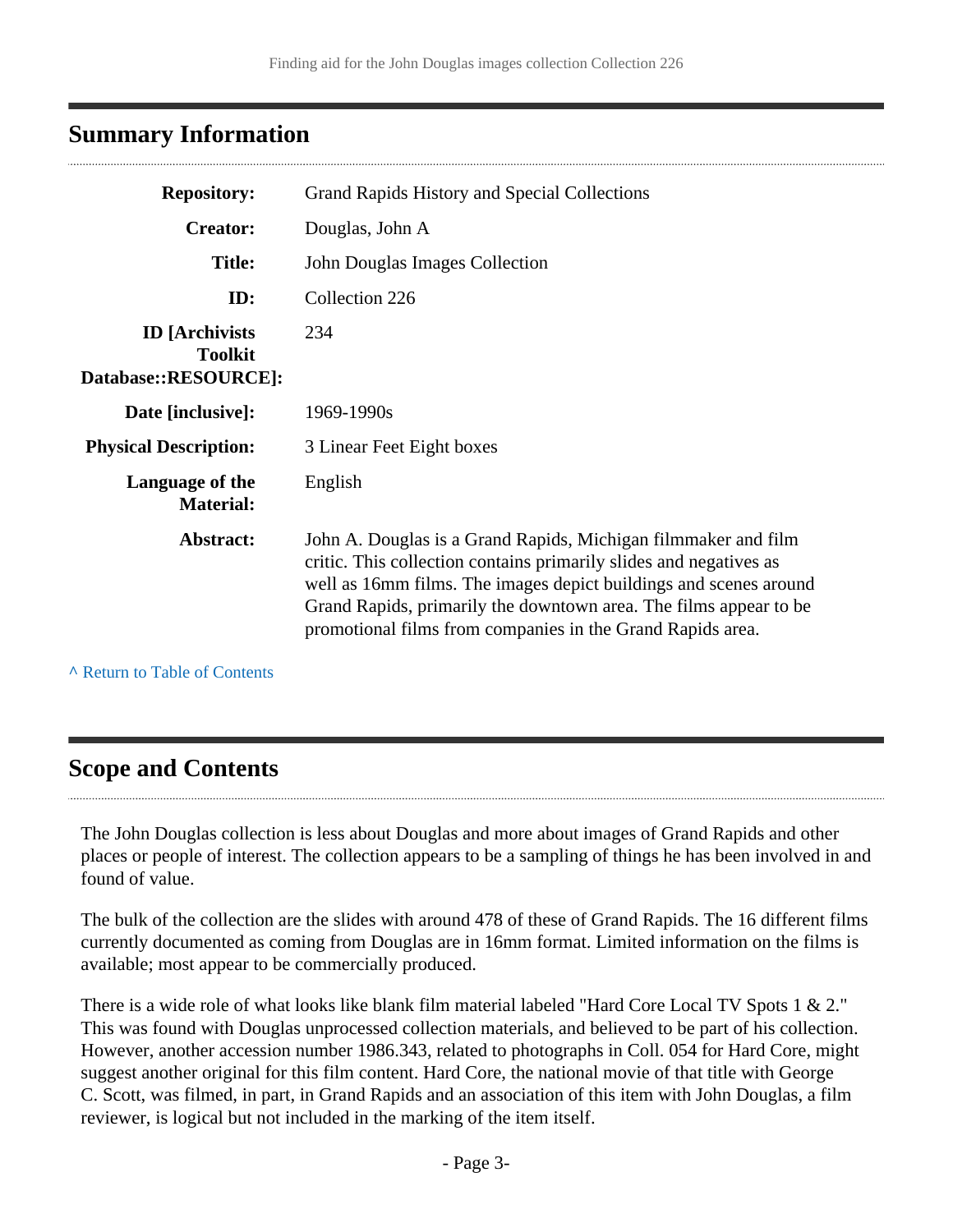Of interest is a letter dated 1986, from then Vice President George Bush to Douglas, urging a vote for Republican candidates in the upcoming Michigan Primary.

There is also a small empty check box labeled "Douglas."

**^** [Return to Table of Contents](#page-1-0)

### <span id="page-3-0"></span>**Administrative Information**

#### **Publication Statement**

Grand Rapids History and Special Collections

111 Library Street NE Grand Rapids, Michigan 49503 [localhis@grpl.org](mailto:localhis@grpl.org) URL:<https://www.grpl.org/research/history/>

#### **Immediate Source of Acquisition**

John Douglas, accession numbers 1999.037, 1988.043

#### **^** [Return to Table of Contents](#page-1-0)

### <span id="page-3-1"></span>**Related Materials**

#### **Related Materials**

Coll. 54-47-2/6 and 105, GRPL Photographs Collection, are photos given by Douglas in 1987 and processed into Coll. 054 before the Douglas Collection was created. These images are from a scrapbook on the Welsh Civic Auditorium Construction.

**^** [Return to Table of Contents](#page-1-0)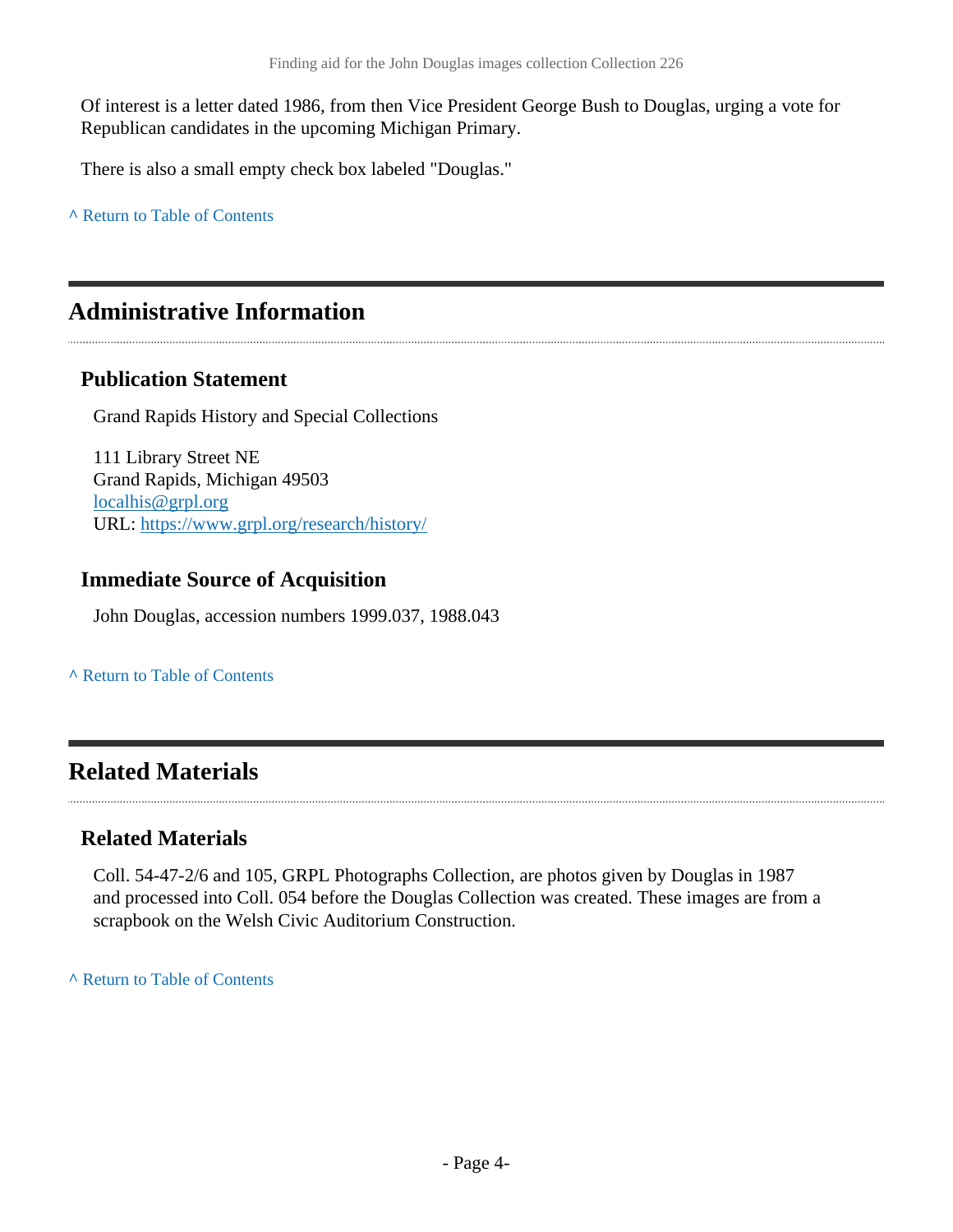### <span id="page-4-0"></span>**Controlled Access Headings**

- moving images
- Grand Rapids (Mich.) -- History -- photographs
- photographs
- Douglas, John A

### <span id="page-4-1"></span>**Collection Inventory**

#### <span id="page-4-2"></span>**Series I. Biographical and Miscellaneous Documents.**

| <b>Title/Description</b>                                                                      | <b>Instances</b> |          |
|-----------------------------------------------------------------------------------------------|------------------|----------|
| Biographical on Douglas. Pending                                                              | Box 1            | Folder 1 |
| Select Grand Rapids Press articles RE Douglas. ProQuest version.                              | Box 1            | Folder 2 |
| Photo print of Heritage Hill sign, "image used in Grand Rapids"<br>century exhibit 1999/2000" | Box 1            | Folder 3 |
| Letter from George Bush, Vice-President, to John Douglas, 1986                                | Box 1            | Folder 4 |
| Chesapeake and Ohio, Lines Magazine. Aug. 1939, v. 24, no. 8<br>(serial)                      | Box 1            | Folder 5 |

**^** [Return to Table of Contents](#page-1-0)

#### <span id="page-4-3"></span>**Series II. Slides: Grand Rapids Views, dated**

#### **Scope and Contents**

Many of the slides have dates native to the material, and have been arranged in this order. Where other slide numbers are missing from the holdings received the numbers are given with the words "Absent from the Collection" or just "Absent"

| <b>Title/Description</b>                                                       | <b>Instances</b> |              |             |
|--------------------------------------------------------------------------------|------------------|--------------|-------------|
| Views of a house and yard, unidentified adult and children, 1974               | Box 1.5          | Slide 1-6    |             |
| April 1975, Duke University Parking Lots/Buildings, Statue of<br>James B. Duke | Box 1.5          | Folder 1     | Slide 7-8   |
| Two unidentified children and adult in a yard, 1975                            | Box 1.5          | Slide $9-11$ |             |
| 1975, Various Downtown Grand Rapids Slides                                     | Box 1.5          | Folder 1     | Slide 12-26 |
| 1976, Various Downtown Grand Rapids Slides                                     | Box 1.5          | Folder 2     | Slide 27-42 |
| September 1976 Rodeo                                                           | Box 1.5          | Folder 2     | Slide 43-45 |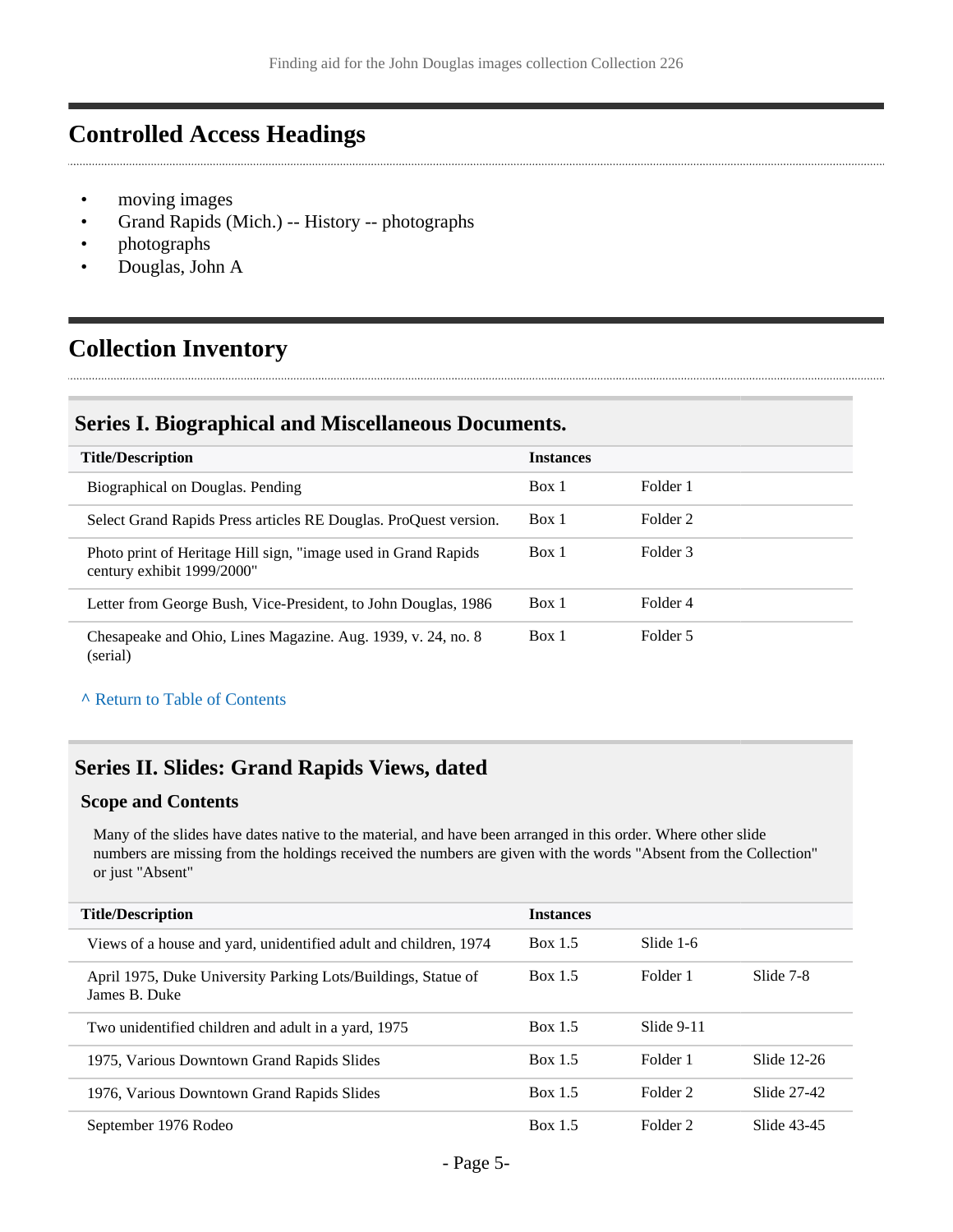| Robert Morris "Keeler" Ariel View                                                                                                                                                          | Box 1.5   | Folder <sub>2</sub> | Slide 46-47      |
|--------------------------------------------------------------------------------------------------------------------------------------------------------------------------------------------|-----------|---------------------|------------------|
| "The New Grand Rapids, A Classy Little City" / This presentation<br>sponsored by the New Grand Rapids Committee. (18 duplicates or<br>variants of the same title slide for a presentation) | Box 1.5   | Folder 3            | Slide 48-65      |
| "Save Old City Hall" View of Downtown Grand Rapids, including<br>razed building site and rubble from the Hall, new construction,<br>etc. ca. 1969                                          | Box $1.5$ | Folder 4            | Slide 66-77      |
| Select Buildings and details; Heritage Hill houses, including the<br>"Castle," St. Mark's Church, old telephone company building at<br>Division and Fountain, Central High School.         | Box 1.5   | Folder 5            | Slide 78-97      |
| Frey Building                                                                                                                                                                              | Box 1.5   | Folder <sub>6</sub> | Slide 98-101     |
| St. Cecilia Building                                                                                                                                                                       | Box 1.5   | Folder <sub>6</sub> | Slide 102        |
| Kent Skills Center                                                                                                                                                                         | Box 1.5   | Folder <sub>6</sub> | Slide<br>103-107 |
| Bowen Chaney Building Model                                                                                                                                                                | Box 1.5   | Folder <sub>6</sub> | Slide<br>108-111 |
| Campau Square Office Building and map, all four similar views of<br>the same information                                                                                                   | Box 1.5   | Folder 6            | Slide<br>112-115 |
| <b>Chamber of Commerce</b>                                                                                                                                                                 | Box 1.5   | Folder <sub>6</sub> | Slide 116        |
| <b>Interstate System Building</b>                                                                                                                                                          | Box 1.5   | Folder <sub>7</sub> | Slide<br>117-120 |
| Furniture Company, including one interior                                                                                                                                                  | Box 1.5   | Folder <sub>7</sub> | Slide<br>121-126 |
| The Morton House entrance and yellow marquee                                                                                                                                               | Box 1.5   | Folder <sub>7</sub> | Slide 127        |
| Amway Grand Plaza, including a drawing of Plaza and<br>construction                                                                                                                        | Box 1.5   | Folder <sub>7</sub> | Slide<br>128-132 |
| Senior Citizens Apartment Building                                                                                                                                                         | Box 1.5   | Folder 7            | Slide<br>133-136 |
| Fifth Third Bank                                                                                                                                                                           | Box 1.5   | Folder <sub>7</sub> | Slide 137        |
| Gerald R. Ford Museum                                                                                                                                                                      | Box 1.5   | Folder 8            | Slide<br>138-149 |
| Grand Center/Civic Auditorium                                                                                                                                                              | Box 1.5   | Folder 8            | Slide<br>161-192 |
| Grand Center/Civic Auditorium cont.                                                                                                                                                        | Box 2     | Folder 1,2          | Slide<br>161-192 |
| Pantlind Hotel/Away Grand Hotel                                                                                                                                                            | Box 2     | Folder 3            | Slide<br>193-196 |
| Olds Manor, Former Morton Hotel                                                                                                                                                            | Box 2     | Folder 3            | Slide<br>197-198 |

New Art Museum/Old Post Office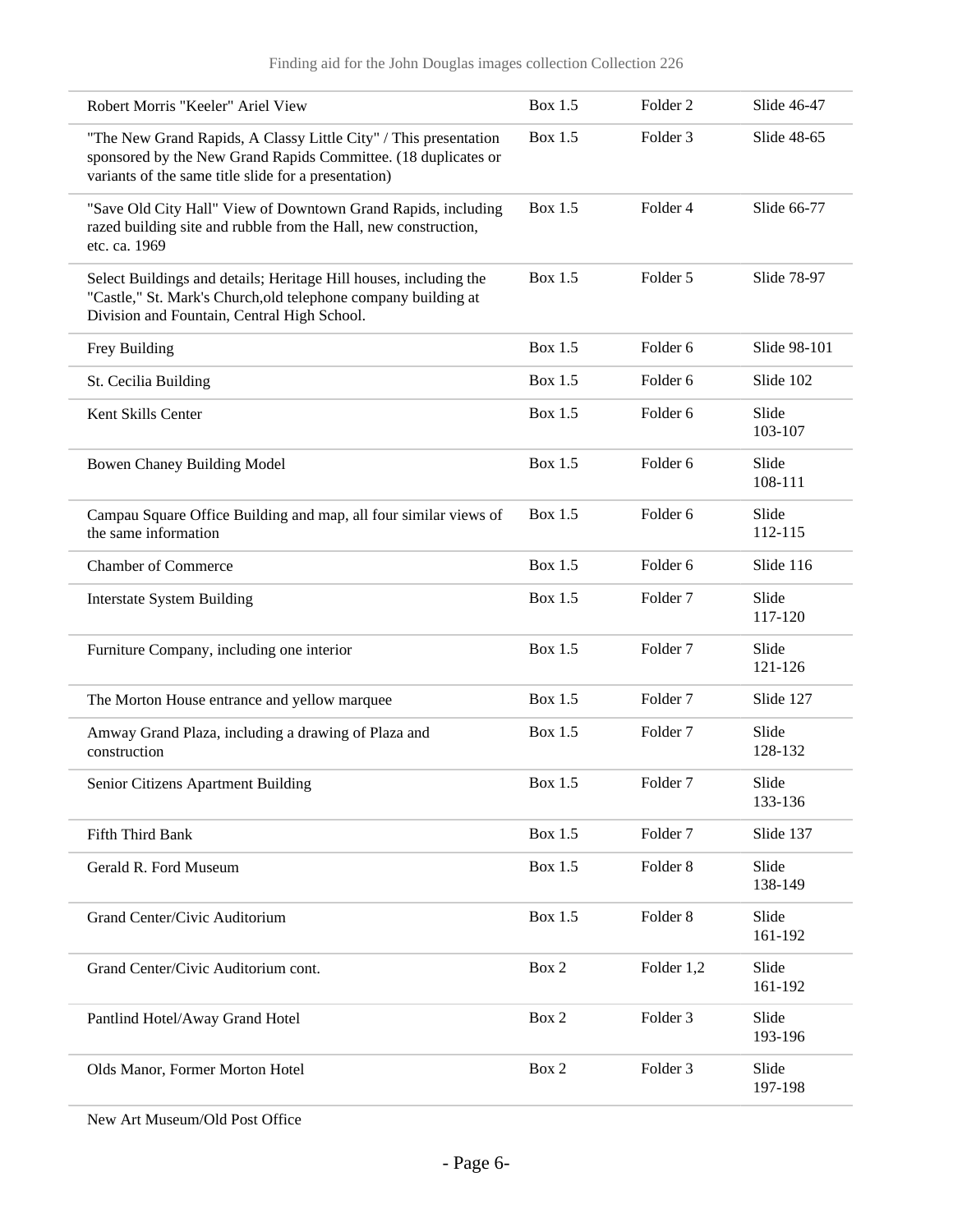|                                                   | Box 2 | Folder 3            | Slide<br>199-202 |
|---------------------------------------------------|-------|---------------------|------------------|
| <b>Unidentified Grand Rapids Businesses</b>       | Box 2 | Folder 3            | Slide 203        |
| Unidentified Grand Rapids Buildings               | Box 2 | Folder 3            | Slide<br>204-206 |
| Prisms, Grand Rapids Business                     | Box 2 | Folder 4            | Slide<br>207-211 |
| The Waters Building Downtown Grand Rapids         | Box 2 | Folder 4            | Slide<br>212-213 |
| College Park Plaza                                | Box 2 | Folder 4            | Slide<br>214-215 |
| Unidentified Grand Rapids Building                | Box 2 | Folder 4            | Slide<br>216-217 |
| Chase Bank Building, before it was Chase          | Box 2 | Folder 4            | Slide<br>218-219 |
| State of Michigan office building                 | Box 2 | Folder 4            | Slide<br>220-222 |
| <b>Currently Unidentified</b>                     | Box 2 | Folder 4            | Slide 223        |
| City-County Administration Building               | Box 2 | Folder 5            | Slide 224        |
| <b>Currently Unidentified</b>                     | Box 2 | Folder 5            | Slide<br>225-231 |
| Calder Plaza                                      | Box 2 | Folder 5, 6         | Slide<br>232-252 |
| Calder Plaza Office Building                      | Box 2 | Folder 6            | Slide<br>253-269 |
| Downtown Grand Rapids Willard Building            | Box 2 | Folder <sub>7</sub> | Slide<br>270-271 |
| White and White Health Care Center/Liberty Mutual | Box 2 | Folder <sub>7</sub> | Slide<br>272-275 |
| Timeless Furniture- Carl Forslund                 | Box 2 | Folder <sub>7</sub> | Slide<br>276-279 |
| The Mole Hole                                     | Box 2 | Folder <sub>8</sub> | Slide<br>280-284 |
| Fox's Jewelers                                    | Box 2 | Folder <sub>8</sub> | Slide<br>285-286 |
| <b>Steketee's Department Store</b>                | Box 2 | Folder 8            | Slide 287        |
| E.A. Roods                                        | Box 2 | Folder 8            | Slide<br>288-292 |

Various Grand Rapids businesses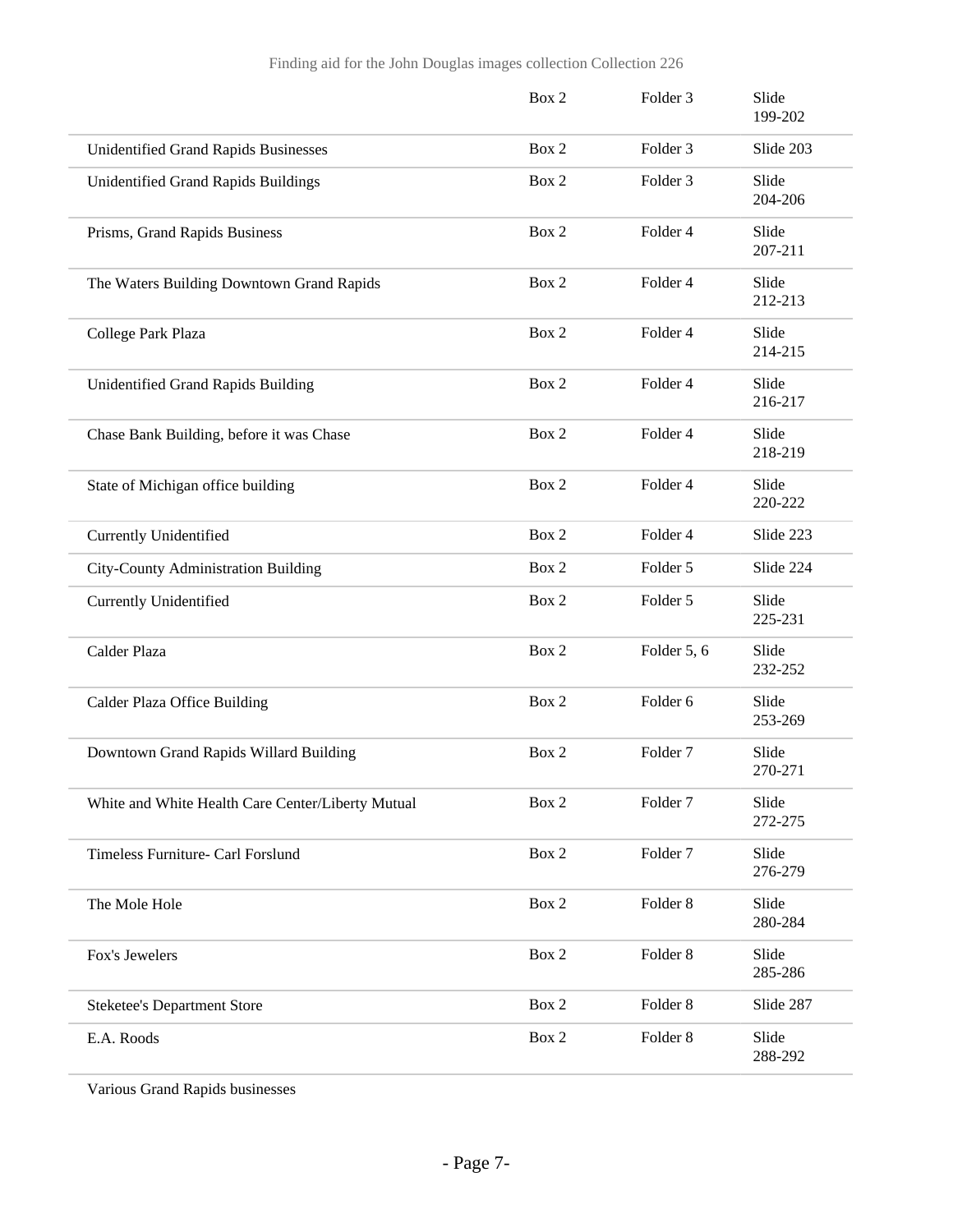|                                                                   | Box 2 | Folder 9, 10  | Slide<br>293-318 |  |
|-------------------------------------------------------------------|-------|---------------|------------------|--|
| Davenport College                                                 | Box 2 | Folder 10     | Slide<br>319-326 |  |
| Old Pike House "Grand Rapids Art Museum"                          | Box 2 | Folder 11     | Slide<br>327-330 |  |
| Heritage Hill - Stickley House                                    | Box 2 | Folder 11     | Slide<br>331-336 |  |
| <b>Stain Glass Windows</b>                                        | Box 2 | Folder 11     | Slide<br>337-339 |  |
| The Monroe Mall                                                   | Box 2 | Folder 11     | Slide<br>340-341 |  |
| Walkways and Leisure Paths in Grand Rapids                        | Box 2 | Folder 12, 13 | Slide<br>342-368 |  |
| Fishing in Grand Rapids                                           | Box 2 | Folder 13     | Slide<br>369-376 |  |
| 1980 Festival, among other Grand Rapids celebrations              | Box 2 | Folder 14-16  | Slide<br>377-424 |  |
| Freeways, bridges, and signs                                      | Box 2 | Folder 17     | Slide<br>425-441 |  |
| "Motu Viget" Art Sculpture                                        | Box 2 | Folder 17     | Slide<br>442-446 |  |
| Grand Rapids Welsh Civic Auditorium Expansion and<br>Performances | Box 2 | Folder 18     | Slide<br>447-460 |  |
| 1978 Fifth Third River Bank Run                                   | Box 2 | Folder 18     | Slide<br>461-462 |  |
| Paintings of Grand Rapids Area and Buildings                      | Box 2 | Folder 19     | Slide<br>463-466 |  |
| <b>Grand Rapids Junior College</b>                                | Box 2 | Folder 19     | Slide<br>467-477 |  |
| Various Grand Rapids Slides                                       | Box 2 | Folder 20     | Slide<br>478-493 |  |

#### **^** [Return to Table of Contents](#page-1-0)

# <span id="page-7-0"></span>**Series III. Negatives**

| <b>Title/Description</b>     | <b>Instances</b> |          |
|------------------------------|------------------|----------|
| <b>Historic Grand Rapids</b> | $Box$ 3          | Folder 1 |
| Old Architecture             | $Box$ 3          | Folder 2 |
| Frey Building                | $Box$ 3          | Folder 3 |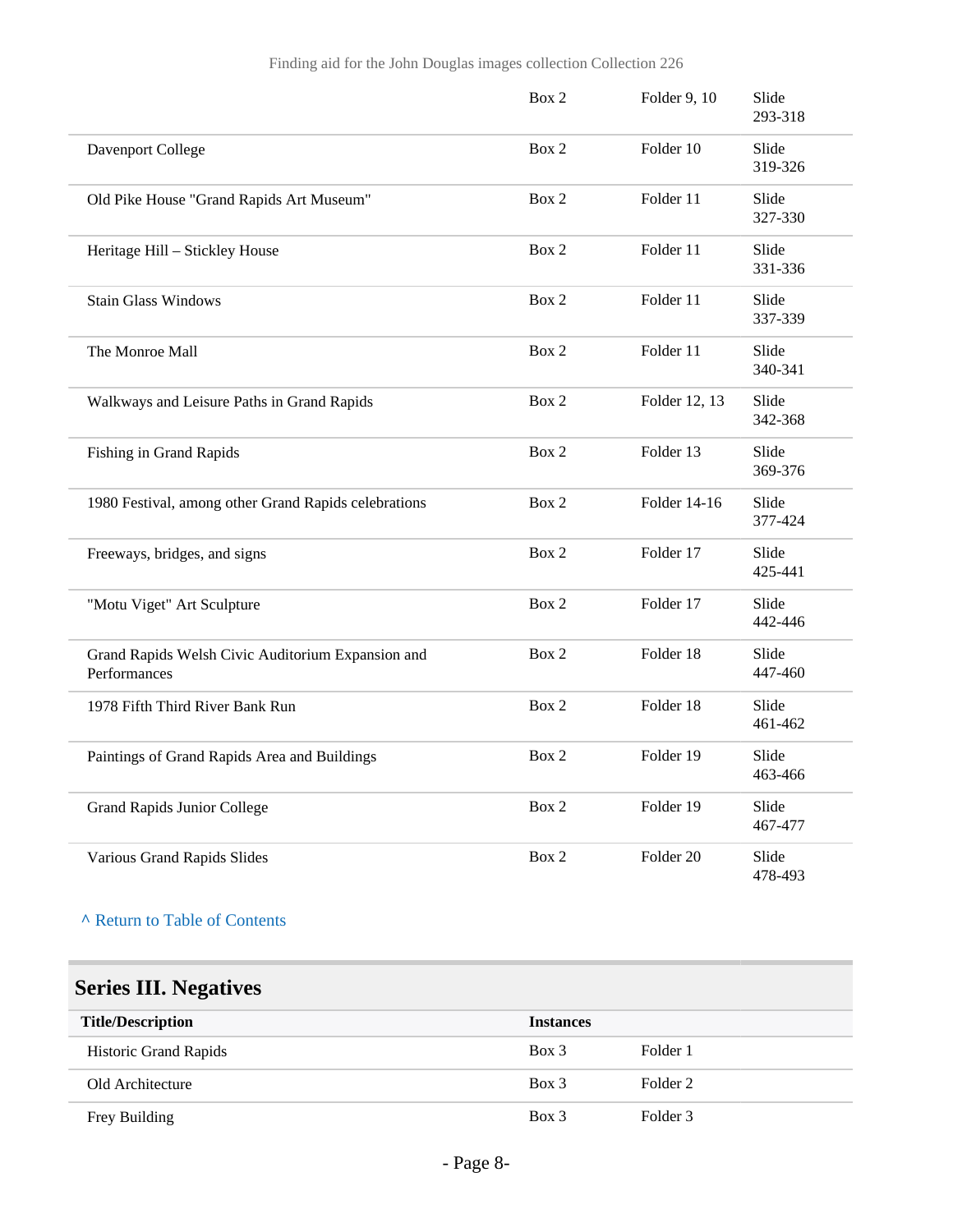| St. Cecilia Building                       | Box 3 | Folder 4             |
|--------------------------------------------|-------|----------------------|
| Kent Skills Center                         | Box 3 | Folder 5             |
| <b>Chamber of Commerce</b>                 | Box 3 | Folder 6             |
| Interstate System                          | Box 3 | Folder <sub>7</sub>  |
| Furniture Company                          | Box 3 | Folder <sub>8</sub>  |
| Morton House                               | Box 3 | Folder 9             |
| Senior Citizens Apartment                  | Box 3 | Folder 10            |
| Calder Plaza Office Building               | Box 3 | Folder 11            |
| <b>Gerald Ford Museum</b>                  | Box 3 | Folder 12            |
| Grand Center/Civic Auditorium              | Box 3 | Folder 13            |
| Amway Grand Plaza                          | Box 3 | Folder 14            |
| New Art Museum                             | Box 3 | Folder 15            |
| Buildings in Grand Rapids, assorted        | Box 3 | Folder 16            |
| <b>Abstract Buildings</b>                  | Box 3 | Folder 17            |
| White and White                            | Box 4 | Folder 18            |
| Timeless Furniture- Carl Forslund          | Box 4 | Folder 19            |
| The Mole Hole                              | Box 4 | Folder 20            |
| E. A. Roods                                | Box 4 | Folder 21            |
| Prisms                                     | Box 4 | Folder <sub>22</sub> |
| Grand Rapids businesses, assorted          | Box 4 | Folder <sub>23</sub> |
| Davenport College                          | Box 4 | Folder 24            |
| Heritage Hill                              | Box 4 | Folder 25            |
| Calder Plaza                               | Box 4 | Folder 26            |
| Monroe Mall                                | Box 4 | Folder 27            |
| Walkways and leisure paths in Grand Rapids | Box 4 | Folder 28            |
| Fishing in Grand Rapids                    | Box 4 | Folder 29            |
| Festival 1980                              | Box 4 | Folder 30            |
| Same                                       | Box 4 | Folder 31            |
| Freeways, bridges, and signs               | Box 4 | Folder 32            |
| Art sculpture                              | Box 4 | Folder 33            |
| Welsh Auditorium performances              | Box 4 | Folder 34            |
| Various Grand Rapids shots                 | Box 4 | Folder 35            |